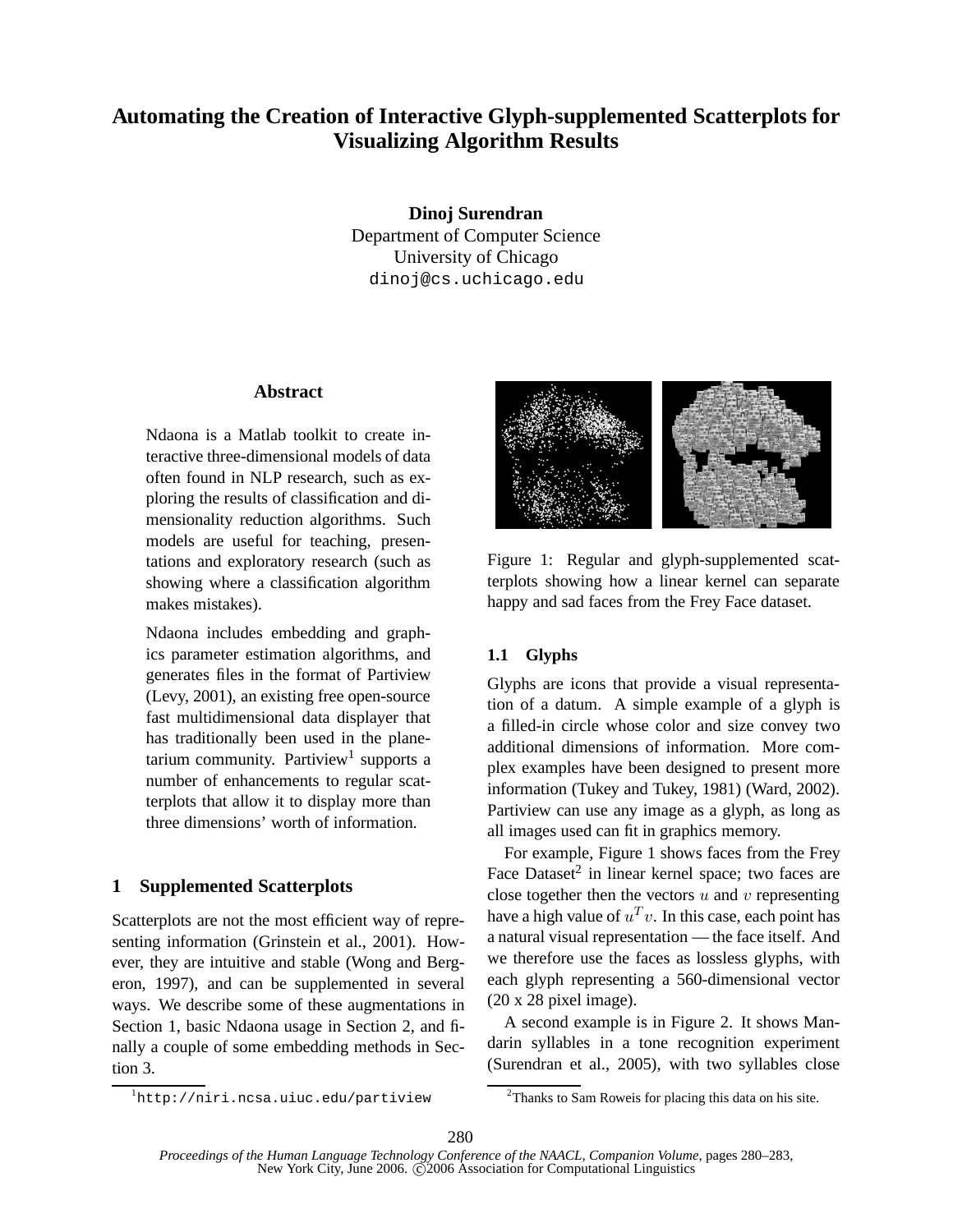

Figure 2: A close-up screenshot of a 3D glyphsupplemented scatterplot showing the performance of a linear Support Vector Machine (SVM) on a 4-way Mandarin syllable tone classification task. Ndaona embedded syllables so that those classified similarly by the SVM are close together. The glyph for each syllable represents the 20-dimensional vector input to the SVM. Syllables with the same tone are represented by glyphs of the same color; the white syllables in the foreground have falling tone.

together if the classification algorithm made similar predictions of their tone. The algorithm received for each syllable a 20-dimensional vector that described its normalized pitch contour of the syllable. In this case, a histogram of the pitch contour, with the area between the pitch contour and the horizontal axis shaded for enhanced visibility, results in a highly informative glyph.

A close-up look at the low tone syllables reveals that the algorithm 'thinks' that any syllable whose pitch contour decreases towards the end has a falling tone which is what linguists expect. We can also tell that many of the mistakes made by the algorithm are due to the features and not the algorithm itself. For instance, the several high tone syllables that are close to the cluster of low-tone-syllables (and would thus be classified as having low tone by the algorithm) do in fact have a falling pitch contour.

#### **1.2 Three Dimensions**

Partiview users can smoothly spin, zoom, and move the 3d scatterplot model even when it contains hundreds of thousands of points. Interaction and motion deal with difficulties (described in the information visualization and statistical graphics literature) of visually estimating distances when a third dimension is used (Jacoby, 1998).

## **1.3 Graphs**

While Partiview is not the best software for displaying graphs, it can display lines of varying width and color. This permits two bits of information to be displayed about binary relations between points.

#### **1.4 Information about points**

While text labels can be placed at points, this often results in visual clutter. It is better to give the user the option of only having labels displayed when actively requested. This option is called 'linking'.

Partiview has some linking capability. When a user clicks on a point (and presses 'p'), the command window displays information about it, such as its position, several features, and any 'comment' provided by the user. For example, Figures 3 and 4 show the results of a 13-class dialog act classification task — the user supplied as comments the words said during each dialog act. Some of these can be seen in the command window of each screenshot.

### **1.5 Brushing**

Brushing is the ability for users to select subsets of data points and apply certain operations to them, such as toggling their visibility (masking), changing their color or size (Becker and Cleveland, 1987).

Partiview supports this very well, and it is possibly the most important feature available for data exploration. For example, we can change the colors of points to be that of any attribute of the data, including its original features. This helps investigate what original features the algorithm is actually using.

For example, in Figure 3 color represents class, while in Figure 4 color represents duration. The color could just as easily be changed to represent other attributes of the data; Ndaona estimates Partiview parameters required for consistent behavior across attributes by normalizing the color map for each attribute.

## **1.6 Animation**

Partiview supports animated data. Ndaona has been written so that one can deal with various combina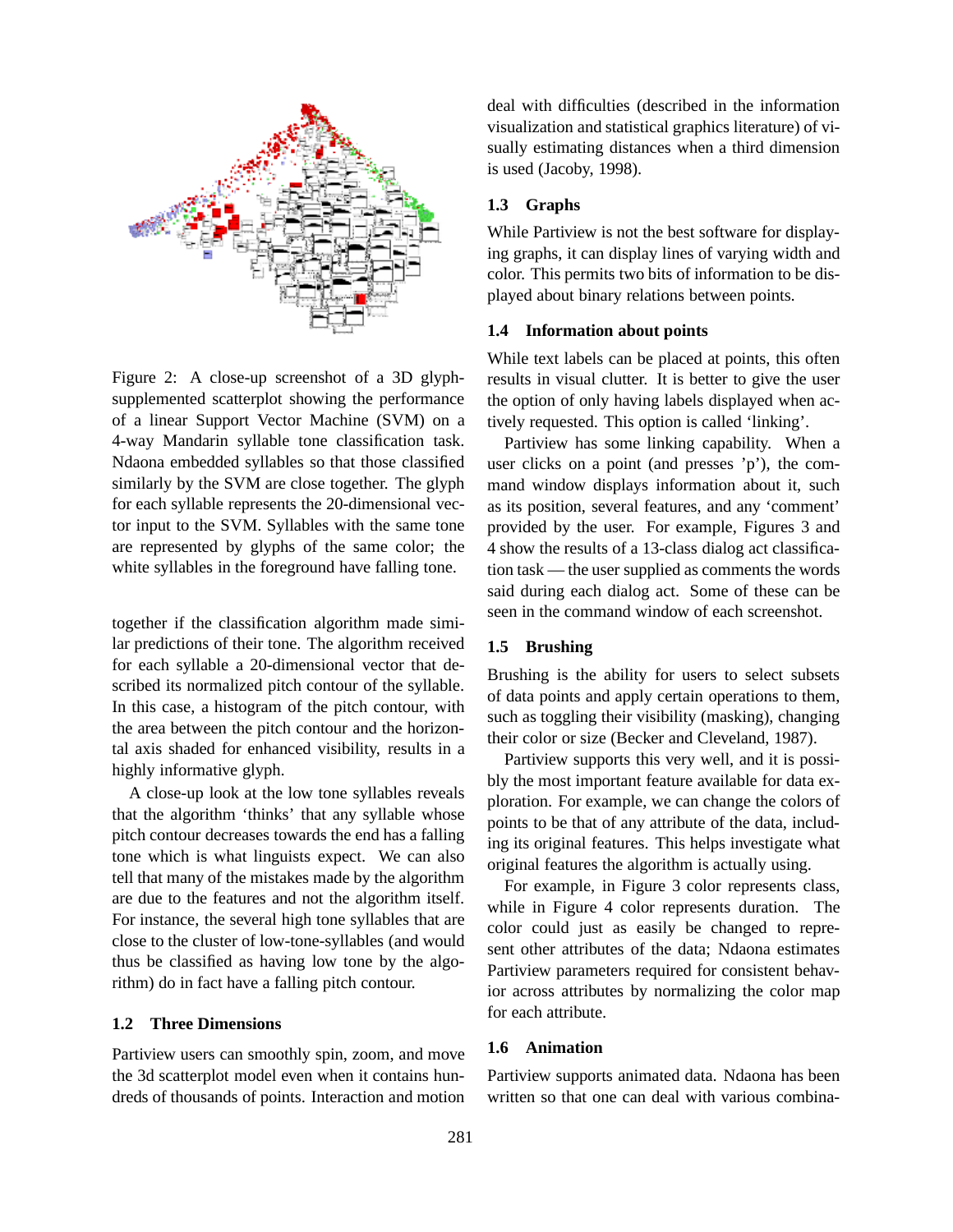tions of static and dynamic (time-varying) graphical elements, such as fixed points and varying edges, or dynamic points and fixed edges (i.e. the edges always join the same points), or both dynamic points and edges, fixed points and dynamic attributes, and so on. The only difference to the user is that s/he provides a cell array (list) of matrices for the dynamic element instead of a single matrix.



Figure 3: Partiview screenshot of a Ndaona-made model showing the result of a dialog act classification algorithm. Each point represents a dialog act, and all acts of the same type are colored identically.

## **2 Usage**

For flexibility of input, arguments to Ndaona are supplied in parameter-value pairs. For example, say P is a  $N \times 3$  matrix representing the 3D coordinates of N points and  $\circ$  is a list of N images representing the glyphs of each point. Ndaona includes tools to create such images, or the user can provide their own JPEGs. Either of the equivalent commands

```
ndaona('POSITIONS',P,'PICTURES',Q)
ndaona('POS',P, 'PICS',Q)
```
creates a 3D model with the pictures in Q represented at the positions for each point, such as that in Figures 1 and 3. Graphics parameters controlling picture sizes are automatically estimated by Ndaona.

Now suppose that the  $N$  points have time-varying positions. Making P a list of  $N \times 3$  matrices and



Figure 4: As for Figure 3 but now color represents duration. Shorter acts (top left) are green.

using the same command as above creates a timevarying scatterplot with the images moving about.

If this was classification and the true class of each point is stored in a  $N$ -dimensional vector  $L$ , then

```
ndaona('POS',P,'PICS',Q,'CLASS',L)
```
creates the 3D model with the pictures colored by class, with the same color for points of the same class, such as that in Figure 2. Also, Partiview provides a button for each class that toggles the visibility of data points in that class. If each point has A attributes stored in a  $N \times A$  matrix F, then

ndaona('POS',P,...,'ATTRIBUTES',F)

creates a model as before, but with brushing available. The colors of each point can be changed according to the r-th attribute by typing "color  $ar$ ", where  $ar$  is the automatically assigned name for the  $r$ -th attribute. (Users can provide attribute names with another parameter-value pair.)

If the  $N$  points also form the nodes of a (connected or not) graph with  $N_e$  edges, then if the edges are represented by a  $N_e \times 3$  matrix or a sparse  $N_e \times N_e$  matrix G, the command

```
ndaona('POS',P,...,'EDGES',G)
```